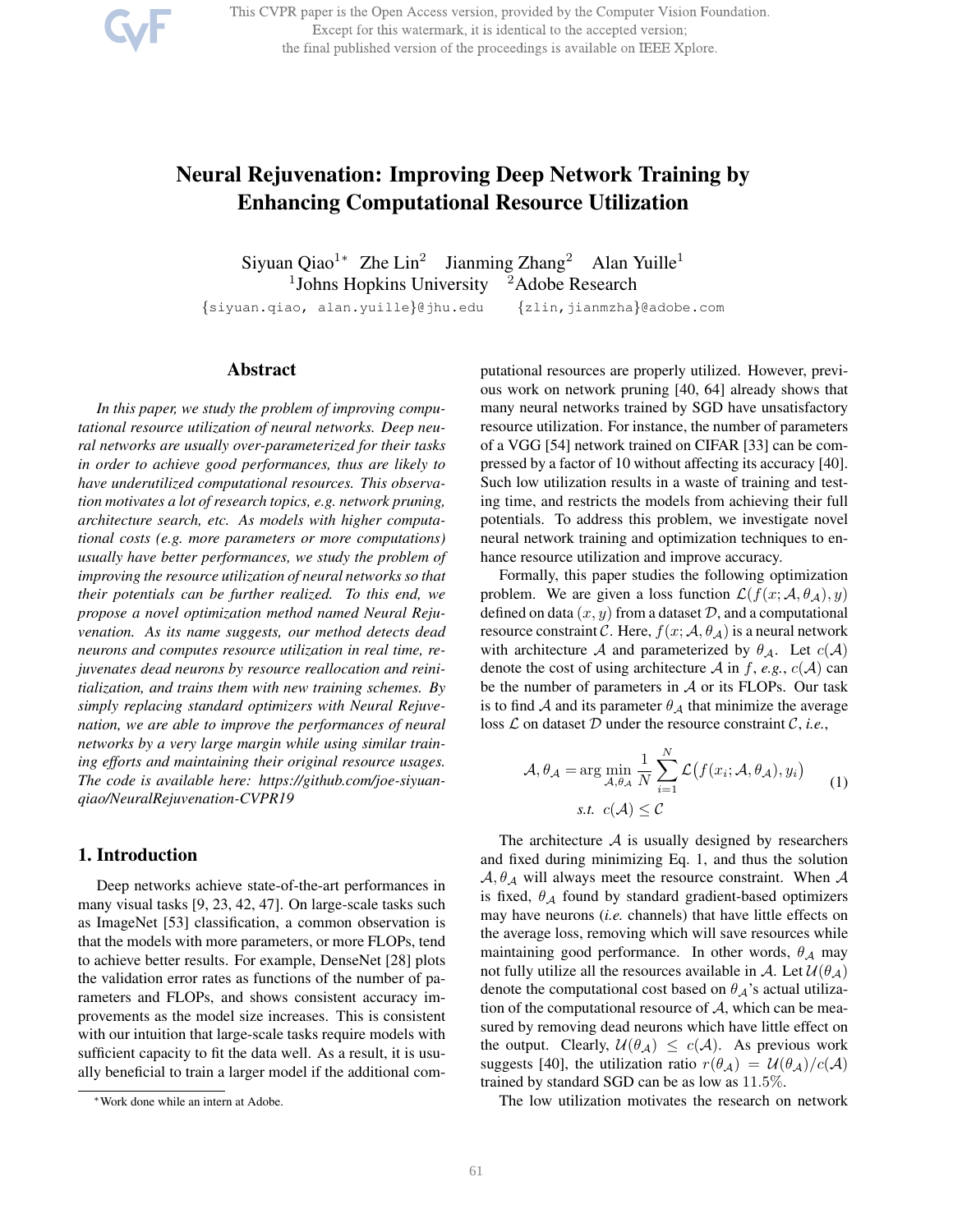pruning [40, 64], *i.e.*, extracting the effective subnet  $A'$ from A such that  $c(\theta_{A'}) = U(\theta_A)$ . Although the utilization ratio  $r(\theta_{A'})$  is high, this is opposite to our problem because it tries to narrow the difference between  $c(\mathcal{A})$  and  $\mathcal{U}(\mathcal{A})$  by moving  $c(A)$  towards  $U(A)$ . By contrast, our objective is to design an optimization procedure  $P$  which enables us to find parameters  $\theta_{A} = \mathcal{P}(A, \mathcal{L}, \mathcal{D})$  with a high  $r(\theta_{A})$ . In other words, we are trying to move  $\mathcal{U}(\mathcal{A})$  towards  $c(\mathcal{A})$ , which maximizes the real utilization of the constraint  $C$ .

There are many reasons for low utilization ratio  $r(\theta_A)$ . One is bad initialization [14], which can be alleviated by parameter reinitialization for the spare resource. Another one is inefficient resource allocation [16], *e.g.*, the numbers of channels or the depths of blocks may not be configured properly to meet their real needs. Unlike the previous methods [16, 39] which search architectures by training a lot of networks, we aim to design an optimizer that trains *one* network only *once* and includes both resource *reinitialization* and *reallocation* for maximizing resource utilization.

In this paper, we propose an optimization method named Neural Rejuvenation (NR) for enhancing resource utilization during training. Our method is intuitive and simple. During training, as some neurons may be found to be useless (*i.e.* have little effect on the output), we revive them with new initialization and allocate them to the places they are needed the most. From a neuroscience perspective, this is to rejuvenate dead neurons by bringing them back to functional use [12] – hence the name. The challenges of Neural Rejuvenation are also clear. Firstly, we need a realtime resource utilization monitor. Secondly, when we rejuvenate dead neurons, we need to know how to reinitialize them and where to place them. Lastly, after dead neuron rejuvenation, survived neurons  $(S$  neurons) and rejuvenated neurons ( $R$  neurons) are mixed up, and how to train networks with both of them present is unclear.

Our solution is a plug-and-play optimizer, the codes of which will be made public. Under the hood, it is built on standard gradient-based optimizers, but with additional functions including real-time resource utilization monitoring, dead neuron rejuvenation, and new training schemes designed for networks with mixed types of neurons. We introduce these components as below.

Resource utilization monitoring Similar to [40, 64], we use the activation scales of neurons to identify utilized and spare computational resource, and calculate a real-time utilization ratio  $r(\theta_A)$  during training. An event will be triggered if  $r(\theta_A)$  is below a threshold  $T_r$ , and the procedure of dead neuron rejuvenation will take the control before the next step of training, after which  $r(\theta_A)$  will go back to 1.

Dead neuron rejuvenation This component rejuvenates the dead neurons by collecting the unused resources and putting them back in  $\mathcal{A}$ . Similar to MorphNet [16], more spare resources are allocated to the layers with more  $S$ 

neurons. However, unlike MorphNet [16] which trains the whole network again from scratch after the rearrangement, we only reinitialize the dead neurons and then continue training. By taking the advantages of dead neuron reinitialization [14] and our training schemes, our optimizer is able to train *one* model only *once* and outperform the optimal network found by MorphNet [16] from lots of architectures.

Training with mixed neural types After dead neuron rejuvenation, each layer will have two types of neurons:  $S$ and  $R$  neurons. We propose two novel training schemes for different cases when training networks with mixed types of neurons. The first one is to remove the cross-connections between  $S$  and  $R$  neurons, and the second one is to use cross-attention between them to increase the network capacity. Sec. 3.3 presents the detailed discussions.

We evaluate Neural Rejuvenation on two common image recognition benchmarks, *i.e.* CIFAR-10/100 [33] and ImageNet [53] and show that it outperforms the baseline optimizer by a very large margin. For example, we lower the top-1 error of ResNet-50 [23] on ImageNet by 1.51%, and by 1.82% for MobileNet-0.25 [27] while maintaining their FLOPs. On CIFAR where we rejuvenate the resources to the half of the constraint and compare with the previous state-of-the-art compression method [40], we outperform it by up to 0.87% on CIFAR-10 and 3.39% on CIFAR-100.

# 2. Related Work

Efficiency of neural networks It is widely recognized that deep neural networks are over-parameterized [2, 11] to win the filter lottery tickets [14]. This efficiency issue is addressed by many methods, including weight quantization [10, 51], low-rank approximation [11, 34], knowledge distillation [26, 63] and network pruning [20, 22, 36, 38, 40, 45, 64, 65]. The most related method is network pruning, which finds the subnet that affects the outputs the most. Network pruning has several research directions, such as weight pruning, structural pruning, *etc*. Weight pruning focuses on individual weights [18, 20, 22, 36], but requires dedicated hardware and software implementations to achieve compression and acceleration [17]. Structural pruning identifies channels and layers to remove from the architecture, thus is able to directly achieve speedup without the need of specialized implementations [1, 25, 35, 41, 45, 59, 68]. Following [40, 64], we encourage channel sparsity by imposing penalty term to the scaling factors.

Different from these previous methods, Neural Rejuvenation studies the efficiency issue from a new angle: we aim to directly maximize the utilization by reusing spare computational resources. As an analogy in the context of lottery hypothesis [14], Neural Rejuvenation is like getting refund for the useless tickets and then buying new ones.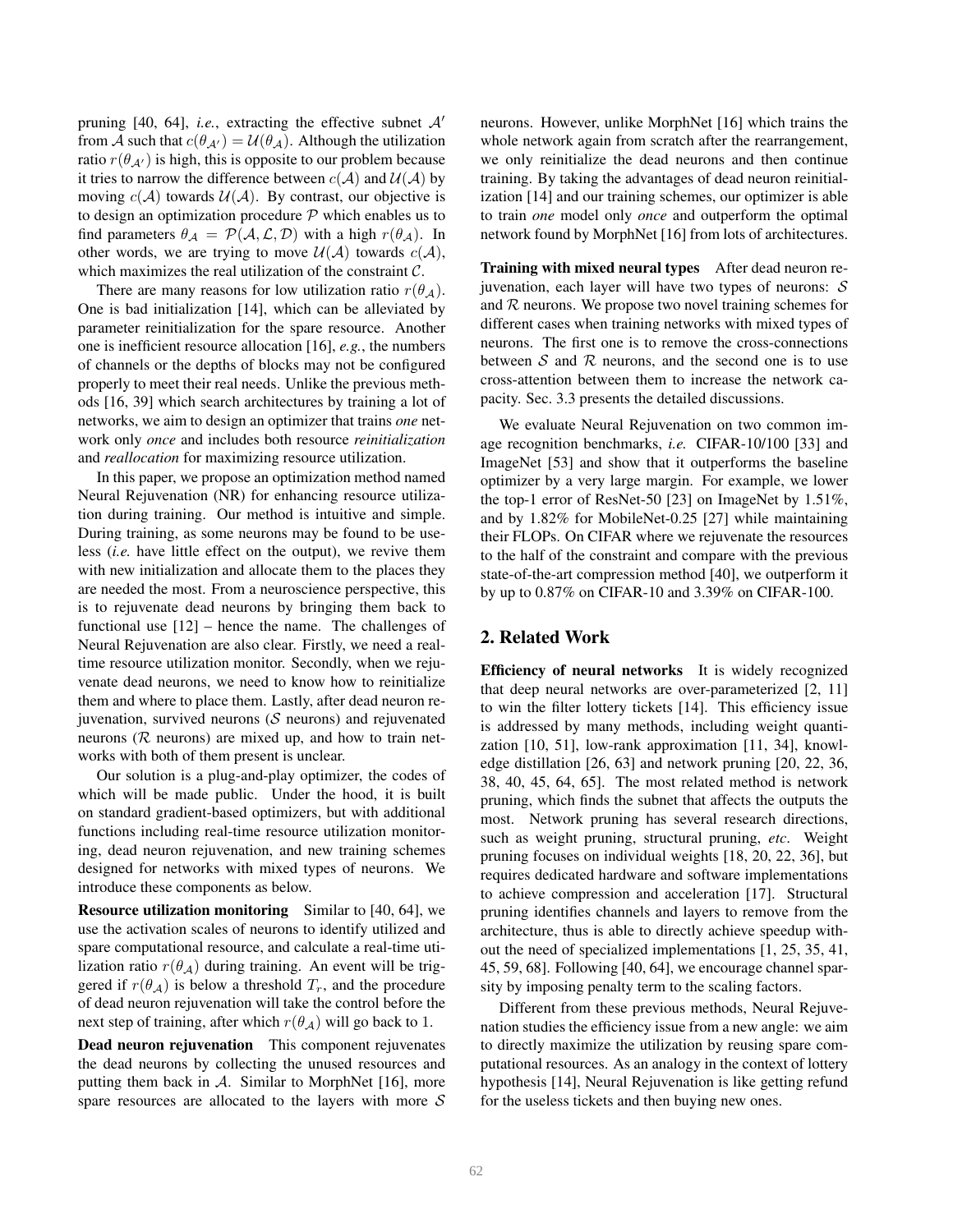Cross attention In this work, we propose to use cross attention to increase the capacity of the networks without introducing additional costs. This is motivated by adding second-order transform [15, 32, 57] on multi-branch networks [23, 28, 50, 55, 56, 58]. Instead of using a geometric mean as in [57], we propose to use cross attention [21, 37] as the second-order term to increase the capacity. Attention models have been widely used in deep neural networks for a variety of vision and language tasks, such as object detection [3, 44, 48, 66], machine translation [4], visual question answering [8, 60], image captioning [61], *etc*. Unlike the previous attention models, our method uses one group of channels to generate attentions for the other channels, and our attention model is mainly used to increase capacity.

Architecture search Our objective formulated by Eq. 1 is similar to neural architecture search which approaches the problem by searching architecture  $A$  in a pre-defined space, and thus they need to train a lot of networks to find the optimal architecture. For example, NAS [69] uses reinforcement learning to find the architecture, [70] extends it by using a more structured search space, and [39] improves the search efficiency by progressively finding architectures. But their computational costs are very high, *e.g.*, [70] uses 2000 GPU days. There are more methods focusing on the search problem [5, 6, 13, 43, 46, 52, 67]. Different from architecture search, Neural Rejuvenation does not search A which requires hundreds of thousands of models to train, although it does change the architecture a little bit. Instead, our method is an optimization technique which trains models in just one training pass. The closest method is MorphNet [16] in that we both use linearly expanding technique to find resource arrangement. Yet, it still needs multiple training passes and does not rejuvenate dead neurons nor reuse partially-trained filters. We show direct comparisons with it and outperform it by a large margin.

Parameter reinitialization Parameter reinitialization is a common strategy in optimization to avoid useless computations and improve performances. For example, during the k-means optimization, empty clusters are automatically reassigned, and big clusters are encouraged to split into small clusters [7, 30, 31, 62]. Our method is reminiscent to this in that it also detects unsatisfactory components and reinitializes them so that they can better fit the tasks.

# 3. Neural Rejuvenation

Algorithm 1 presents a basic framework of Neural Rejuvenation which adds two new modules: resource utilization monitoring (Step 6) and dead neuron rejuvenation (Step 7 and 8) to a standard SGD optimizer. The training schemes are not shown here, which will be discussed in Sec. 3.3. We periodically set the Neural Rejuvenation flag on with a predefined time interval to check the utilization and rejuvenate

|              | <b>Algorithm 1:</b> SGD with Neural Rejuvenation                                                 |  |  |  |  |  |  |  |
|--------------|--------------------------------------------------------------------------------------------------|--|--|--|--|--|--|--|
|              | <b>Input</b> : Learning rate $\epsilon$ , utilization threshold $T_r$ , initial                  |  |  |  |  |  |  |  |
|              | architecture A and $\theta_A$ , and resource constraint C                                        |  |  |  |  |  |  |  |
| 1            | while <i>stopping criterion not met</i> :                                                        |  |  |  |  |  |  |  |
| $\mathbf{2}$ | Sample a minibatch $\{(x_1, y_1), , (x_m, y_m)\};$                                               |  |  |  |  |  |  |  |
| 3            | Compute gradient $g \leftarrow \frac{1}{m} \nabla \sum_i \mathcal{L}(f(x_i; A, \theta_A), y_i);$ |  |  |  |  |  |  |  |
| 4            | Apply update $\theta_{A} = \theta_{A} - \epsilon \cdot g$ ;                                      |  |  |  |  |  |  |  |
| 5            | <b>if</b> neural rejuvenation flag is on:                                                        |  |  |  |  |  |  |  |
| 6            | Compute utilization ratio $r(\theta_{\mathcal{A}})$ ;                                            |  |  |  |  |  |  |  |
| 7            | if $r(\theta_A) < T_r$ :                                                                         |  |  |  |  |  |  |  |
| 8            | Rejuvenate dead neurons and obtain new $A$ and                                                   |  |  |  |  |  |  |  |
|              | $\theta_{\mathcal{A}}$ under resource constraint C;                                              |  |  |  |  |  |  |  |
|              | <b>9 return</b> Architecture A and its parameter $\theta_{\mathcal{A}}$ ;                        |  |  |  |  |  |  |  |

dead neurons when needed. In the following subsections, we will present how each component is implemented.

## 3.1. Resource Utilization Monitoring

### 3.1.1 Liveliness of Neurons

We consider a convolutional neural network where every convolutional layer is followed by a batch normalization layer [29]. An affine transform layer with learnable parameters are also valid if batch normalization is not practical. For each batch-normalized convolutional layer, let  $\mathcal{B} = \{u_1, ..., u_m\}$  be a mini-batch of values after the convolution. Then, its normalized output  $\{v_1, ..., v_m\}$  is

$$
v_i = \gamma \cdot \frac{u_i - \mu_B}{\sqrt{\sigma_B^2 + \epsilon}} + \beta, \ \forall i \in \{1, ..., m\}
$$
  
where  $\mu_B = \frac{1}{m} \sum_{i=1}^m u_i$  and  $\sigma_B^2 = \frac{1}{m} \sum_{i=1}^m (u_i - \mu_B)^2$  (2)

Each neuron (*i.e.* channel) in the convolutional layer has its own learnable scaling parameter  $\gamma$ , which we use as an estimate of the liveliness of the corresponding neuron [40, 64]. As our experiments suggest, if a channel's scaling parameter  $\gamma$  is less than  $0.01 \times \gamma_{\text{max}}$  where  $\gamma_{\text{max}}$  is the maximum  $\gamma$ in the same batch-normalized convolution layer, removing it will have little effect on the output of f and the loss  $\mathcal{L}$ . Therefore, in all experiments shown in this paper, a neuron is considered dead if its scaling parameter  $\gamma < 0.01 \times \gamma_{\text{max}}$ . Let  $T$  be the set of all the scaling parameters within the architecture  $\mathcal{A}$ . Similar to [40], we add a L1 penalty term on  $\mathcal T$  in order to encourage neuron sparsity, *i.e.*, instead of the given loss function  $\mathcal{L}$ , we minimize the following loss

$$
\mathcal{L}_{\lambda} = \mathcal{L}\big(f(x_i; \mathcal{A}, \theta_{\mathcal{A}}), y_i\big) + \lambda \sum_{\gamma \in \mathcal{T}} |\gamma| \tag{3}
$$

where  $\lambda$  is a hyper-parameter.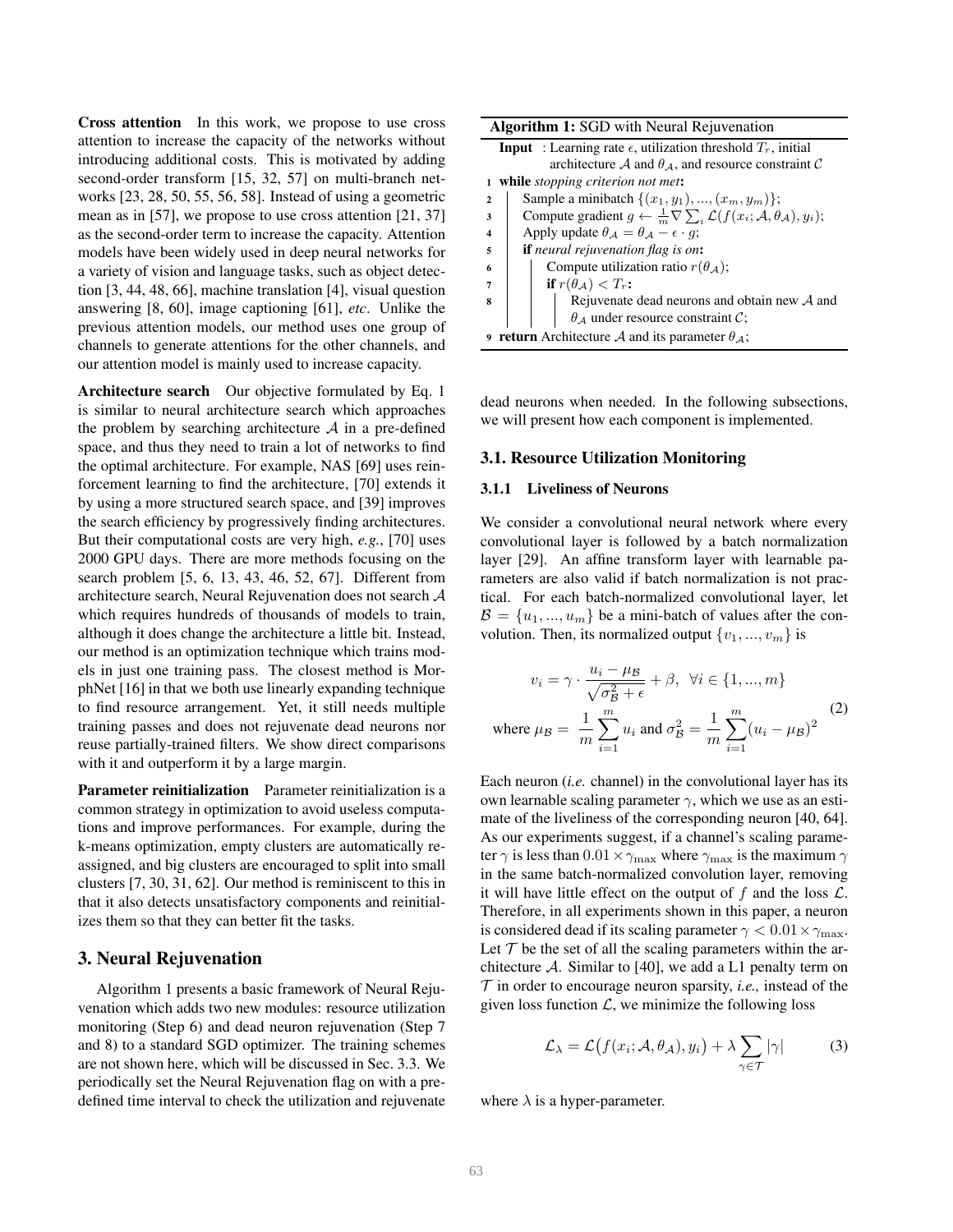#### 3.1.2 Computing  $r(\theta_A)$  by Feed-Forwarding

Here, we show how to compute the utilization ratio  $r(\theta_A)$ based on the liveliness of the neurons in real time. We compute  $r(\theta_A)$  by a separate feed-forwarding similar to that of function  $f$ . The computational cost of the feed-forwarding for  $r(\theta_A)$  is negligible compared with that of f. We first rewrite the function  $f$ :

$$
f(x) = (f_l \circ f_{l-1} \circ \dots \circ f_1)(x) \tag{4}
$$

where  $f_i$  is the i-th layer of the architecture A. When computing  $r(\theta_{\mathcal{A}})$ , instead of passing the output of a layer computed from x to the next layer as input, each layer  $f_i$  will send a binary mask indicating the liveliness of its neurons. Let  $M_i^{\text{in}}$  denote the binary mask for the input neurons for layer  $f_i$ , and  $M_i^{\text{out}}$  denote the binary mask for its own neurons. Then, the effective number of parameters of  $f_i$  is  $||M_i^{\text{in}}||_1 \cdot ||M_i^{\text{out}}||_1 \cdot K_w \cdot K_h$ , if  $f_i$  is a convolutional layer with 1 group and no bias, and its computational cost is computed by  $||M_i^{\text{in}}||_1 \cdot ||M_i^{\text{out}}||_1 \cdot K_w \cdot K_h \cdot O_w \cdot O_h$  following [23]. Here,  $K_w$  and  $K_h$  are the kernel size, and  $O_w$ and  $O_h$  are the output size. Note that the cost of f is the sum of the costs of all layers  $f_i$ ; therefore, we also pass the effective computational cost and the original cost in feedforwarding. After that, we are able to compute  $U(\theta_{A})$  and  $c(\theta_{\mathcal{A}})$ , and consequently  $r(\theta_{\mathcal{A}})$ . During the computation of  $r(\theta_A)$ , each layer will also keep a copy of the liveliness of the neurons of its previous layer. This information is used in the step of dead neural rejuvenation after  $r(\theta_A) < T_r$  is met. It also records the values of the scaling parameter  $\gamma$  of the input neurons. This is used for neural rescaling which is discussed in Sec. 3.2.

# 3.1.3 Adaptive Penalty Coefficient  $\lambda$

The utilization ratio  $r(\theta_A)$  will depend on the value of the sparsity coefficient  $\lambda$  as a larger  $\lambda$  tends to result in a sparser network. When  $\lambda = 0$ , all neurons will probably stay alive as we have a tough threshold  $0.01 \times \gamma_{\text{max}}$ . As a result, Step 7 and 8 of Algorithm 1 will never get executed and our optimizer is behaving as the standard one. When  $\lambda$  goes larger, the real loss function  $\mathcal{L}_{\lambda}$  we optimize will become far from the original loss  $\mathcal{L}$ . Consequently, the performance will be less unsatisfactory. Therefore, choosing a proper  $\lambda$  is critical for our problem, and we would like it to be automatic and optimized to the task and the architecture.

In Neural Rejuvenation, the value of  $\lambda$  is dynamically determined by the trend of the utilization ratio  $r(\theta_A)$ . Specifically, when the neural rejuvenation flag is on, we keep a record of the utilization ratio  $r(\theta_{\mathcal{A}})^t$  after training for t iterations. After  $\Delta t$  iterations, we compare the current ratio  $r(\theta_{\mathcal{A}})^t$  with the previous one  $r(\theta_{\mathcal{A}})^{t-\Delta t}$ . If  $r(\theta_{\mathcal{A}})^t$  <  $r(\theta_{\mathcal{A}})^{t-\Delta t}$  –  $\Delta r$ , we keep the current  $\lambda$ ; otherwise, we increase  $\lambda$  by  $\Delta\lambda$ . Here,  $\Delta t$ ,  $\Delta r$  and  $\Delta\lambda$  are hyper-parameters.  $\lambda$  is initialized with 0. After Step 8 gets executed,  $\lambda$  is set back to 0.

It is beneficial to set  $\lambda$  in the above way rather than having a fixed value throughout the training. Firstly, different tasks and architectures may require different values of  $\lambda$ . The above strategy frees us from manually selecting one based on trial and error. Secondly, the number of iterations needed to enter Step 8 is bounded. This is because after  $\lambda$ gets large enough, each  $\Delta t$  will decrease the utilization ratio by at least  $\Delta r$ . Hence, the number of iterations to reach  $T_r$  is bounded by  $(1-T_r)/\Delta r+O(1)$ . In a word, this strategy automatically finds the value of  $\lambda$ , and guarantees that the condition  $r(\theta_A) < T_r$  will be met in a bounded number of training iterations.

#### 3.2. Dead Neuron Rejuvenation

After detecting the liveliness of the neurons and the condition  $r(\theta_A) < T_r$  is met, we proceed to Step 8 of Algorithm 1. Here, our objective is to rejuvenate the dead neurons and reallocate those rejuvenated neurons to the places they are needed the most under the resource constraint  $C$ . There are three major steps in dead neuron rejuvenation. We present them in order as follows.

Resource reallocation The first step is to reallocate the computational resource saved by removing all the dead neurons. The removal reduces the computational cost from  $c(\mathcal{A})$  to  $U(\theta_{\mathcal{A}})$ ; therefore, there is  $c(\mathcal{A}) - U(\theta_{\mathcal{A}})$  available resource to reallocate. The main question is where to add this free resource back in A. Let  $w_i$  denote the number of output channels of layer  $f_i$  in  $f$ , and  $w_i$  is reduced to  $w'_i$ by dead neuron removal. Let  $A'$  denote the architecture after dead neuron removal with  $w_i'$  output channels at layer  $f_i$ . Then,  $c(\mathcal{A}') = U(\mathcal{A})$ . To increase the computational cost of  $A'$  to the level of  $A$ , our resource reallocation will linearly expand  $w''_i = \alpha \cdot w'_i$  by a shared expansion rate  $\alpha$ across all the layers  $f_i$ , to build a new architecture  $A''$  with numbers of channels  $w''_i$ . The assumption here is that if a layer has a higher ratio of living neurons, this layer needs more resources, *i.e.* more output channels; by contrast, if a layer has a lower ratio, this means that more than needed resources were allocated to it in  $A$ . This assumption is modeled by having a shared linear expansion rate  $\alpha$ .

The resource reallocation used here is similar to the iterative squeeze-and-expand algorithm in MorphNet [16] for neural architecture search. The differences are also clear. Neural Rejuvenation models both dead neuron reinitialization, reallocation and training schemes to train just one network only once, while MorphNet is only interested in the numbers of channels of each layer that are optimal when trained from scratch and finds it by training many networks.

Parameter reinitialization The second step is to reinitialize the parameters of the reallocated neurons. Let  $S_{\text{in}}$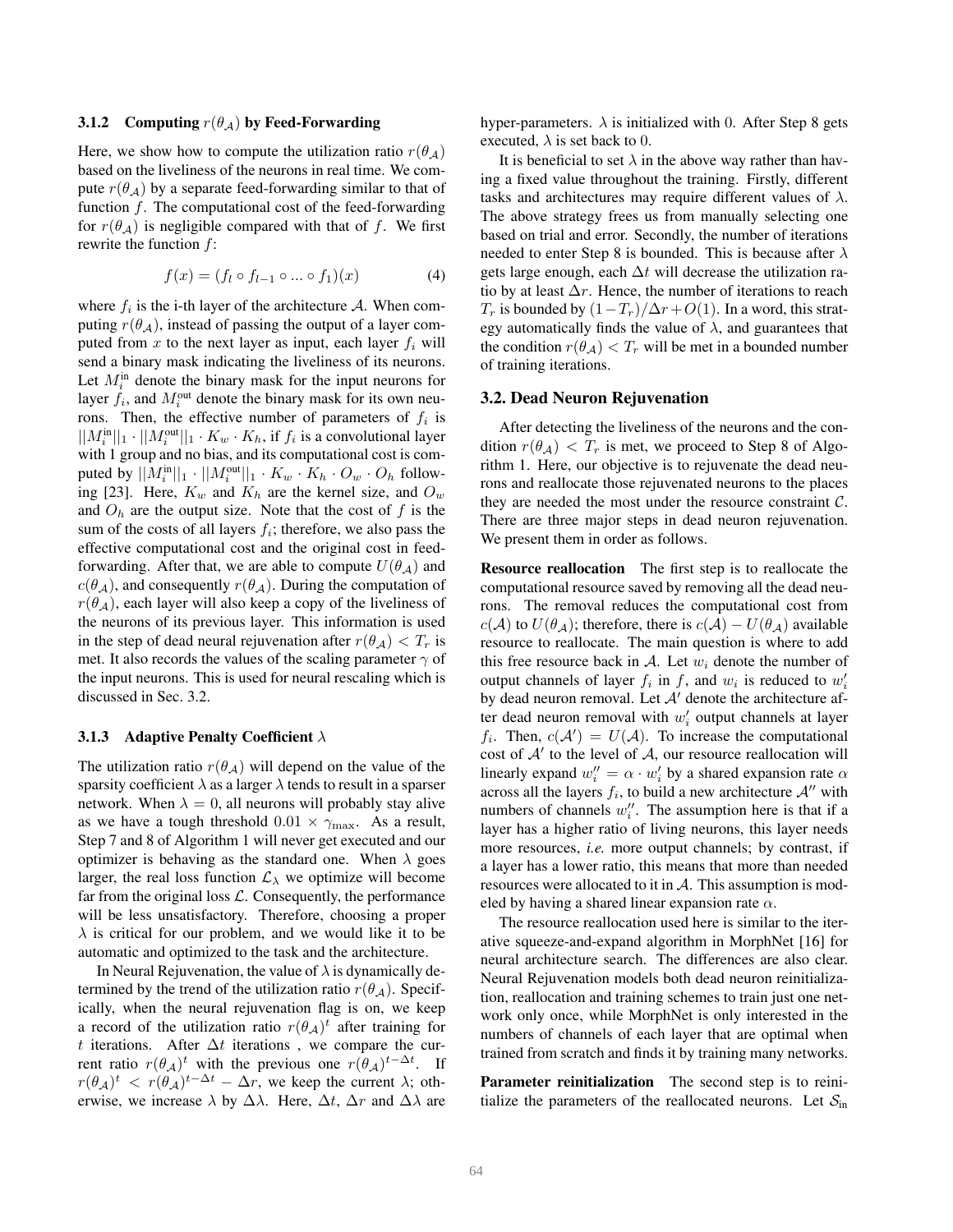and  $\mathcal{R}_{\text{in}}$  denote the input S (survived) neurons and R (rejuvenated) neurons, respectively, and  $S_{\text{out}}$  and  $\mathcal{R}_{\text{out}}$  denote the output  $S$  neurons and  $R$  neurons, respectively. Then, the parameters W can be divided into four groups:  $W_{\mathcal{S}\rightarrow\mathcal{S}}$ ,  $W_{\mathcal{S}\rightarrow\mathcal{R}}, W_{\mathcal{R}\rightarrow\mathcal{R}}, W_{\mathcal{R}\rightarrow\mathcal{S}}$ , which correspond to the parameters from  $S_{\text{in}}$  to  $S_{\text{out}}$ , from  $S_{\text{in}}$  to  $\mathcal{R}_{\text{out}}$ , from  $\mathcal{R}_{\text{in}}$  to  $\mathcal{R}_{\text{out}}$ and from  $\mathcal{R}_{\text{in}}$  to  $\mathcal{S}_{\text{out}}$ , respectively. During reinitialization, the parameters  $W_{\mathcal{S}\rightarrow\mathcal{S}}$  are kept since they survive the dead neuron test. The parameters  $W_{\mathcal{R}\rightarrow\mathcal{R}}$  are randomly initialized and their scaling parameters  $\gamma$ 's are restored to the initial level. In order for the  $S$  neurons to keep their mapping functions after the rejuvenation,  $W_{\mathcal{R}\rightarrow\mathcal{S}}$  is set to 0. We also set  $W_{\mathcal{S}\rightarrow\mathcal{R}}$  to 0 as this initialization does not affect the performances as the experiments suggest.

Neural rescaling Recall that in order to encourage the sparsity of the neurons, all neurons receive the same amount of penalty. This means that not only the dead neurons have small scaling values, some  $S$  neurons also have scaling values that are very small compared with  $\gamma_{\text{max}}$  of the corresponding layers. As experiments in Sec. 4.2 show, this is harmful for gradient-based training. Our solution is to rescale those neurons to the initial level, *i.e.*,  $|\gamma'_i|$  =  $\max\{|\gamma_i|, \gamma_0\}$   $\forall i$ , where  $\gamma_0$  is the initial value for  $\gamma$ . We do not change the sign of  $\gamma$ . Note that rescaling takes all neurons into consideration, including  $S$  neurons with large scaling values ( $|\gamma| \ge |\gamma_0|$ ), S neurons with small scaling values ( $|\gamma| < |\gamma_0|$ ) and dead neurons ( $|\gamma| \approx 0$ ). After neural rescaling, we adjust the parameters to restore the original mappings. For S neurons, let  $s_i = \gamma'_i/\gamma_i$ . In order for S neurons to keep their original mapping functions, we divide the parameters that use them by  $s_i$ . Experiments show that this leads to performance improvements.

#### 3.3. Training with Mixed Types of Neurons

Let us now focus on each individual layer. After neural rejuvenation, each layer will have two types of input neurons,  $S_{\text{in}}$  and  $\mathcal{R}_{\text{in}}$ , and two types of output neurons,  $S_{\text{out}}$  and  $\mathcal{R}_{\text{out}}$ . For simplicity, we also use them to denote the features of the corresponding neurons. Then, by the definition of convolution, we have

$$
S_{\text{out}} = W_{S \to S} * S_{\text{in}} + W_{\mathcal{R} \to S} * \mathcal{R}_{\text{in}}
$$
  

$$
\mathcal{R}_{\text{out}} = W_{S \to \mathcal{R}} * S_{\text{in}} + W_{\mathcal{R} \to \mathcal{R}} * \mathcal{R}_{\text{in}}
$$
 (5)

where  $*$  denote the convolution operation.  $W_{\mathcal{R}\rightarrow\mathcal{S}}$  is set to 0 in reinitialization; therefore,  $S_{\text{out}} = W_{S \to S} * S_{\text{in}}$  initially, which keeps the original mappings between  $S_{\text{in}}$  and  $S_{\text{out}}$ . In this subsection, we discuss how to train  $W$ .

The training of W depends on how much the network needs the additional capacity brought by the rejuvenated neurons to fit the data. When  $S$  neurons do not need this additional capacity at all, adding  $R$  neurons by Eq. 5 may not help because  $S$  neurons alone are already able to fit the data

well. As a result, changing training scheme is necessary in this case in order to utilize the additional capacity. However, when  $S$  neurons alone have difficulties fitting the data, the additional capacity provided by  $R$  neurons will ease the training. They were found to be useless previously either because of improper initialization or inefficient resource arrangement, but now are reinitialized and rearranged. We present the detailed discussions as below.

When S does not need  $\mathcal{R}$  Here, we consider the situation where the network capacity is bigger than necessary, and  $S$  neurons alone are able to fit the training data well. An example is training networks on CIFAR [33], where most of the modern architectures can reach 99.0% training accuracy. When adding  $R$  neurons into the architecture as in Eq. 5, since  $S$  neurons have already been trained to fit the data well, the gradient back-propagated from the loss will not encourage any great changes on the local mapping  $(\mathcal{S}_{\text{in}}, \mathcal{R}_{\text{in}}) \rightarrow (\mathcal{S}_{\text{out}}, \mathcal{R}_{\text{out}})$ . Therefore, keep modeling the computation as Eq. 5 may result in  $\mathcal{R}_{in}$  neurons being dead soon and  $\mathcal{R}_{\text{out}}$  producing redundant features.

The cause of the above problem is the existence of crossconnections between  $R$  neurons and  $S$  neurons, which provides short-cuts to R. If we completely remove them, *i.e.*,

$$
S_{\text{out}} = W_{S \to S} * S_{\text{in}} \quad \mathcal{R}_{\text{out}} = W_{\mathcal{R} \to \mathcal{R}} * \mathcal{R}_{\text{in}} \tag{6}
$$

then  $R$  neurons are forced to learn features that are new and ideally different. We use NR-CR to denote Neural Rejuvenation with cross-connections removed.

**When** S needs  $\mathcal{R}$  Here, we assume that the capacity of  $S$  alone is not enough for fitting the training data. One example is training small networks on ImageNet dataset [53]. In this case, it is desirable to keep the cross-connections to increase the capacity. Experiments in Sec. 4.2 compare the performances of a simplified VGG network [54] on ImageNet, and show that Neural Rejuvenation with crossconnections kept and removed both improve the accuracies, but keeping cross-connections improves more.

**Cross-attention between S and R** We continue the discussion where we assume S needs the capacity of  $R$  and we keep the cross-connections. Then according to Eq. 5, the outputs from  $S_{\text{in}}$  and  $\mathcal{R}_{\text{in}}$  are added up for  $S_{\text{out}}$ , *i.e.* 

$$
S_{\text{out}} = W_{S \to S} * S_{\text{in}} + W_{\mathcal{R} \to S} * \mathcal{R}_{\text{in}} \tag{7}
$$

Since the assumption here is that the model capacity is insufficient for fitting the training data, it would be better if we can increase the capacity not only by rejuvenating dead neurons, but also by changing Eq. 7 to add more capacity without using any more parameters nor resulting in substantial increases of computations (if any) compared with the convolution operation itself. As  $W_{\mathcal{S}\rightarrow\mathcal{S}}*\mathcal{S}_{\text{in}}$  is fixed, we focus on  $W_{\mathcal{R}\rightarrow\mathcal{S}}*\mathcal{R}_{\text{in}}$ . One way to increase capacity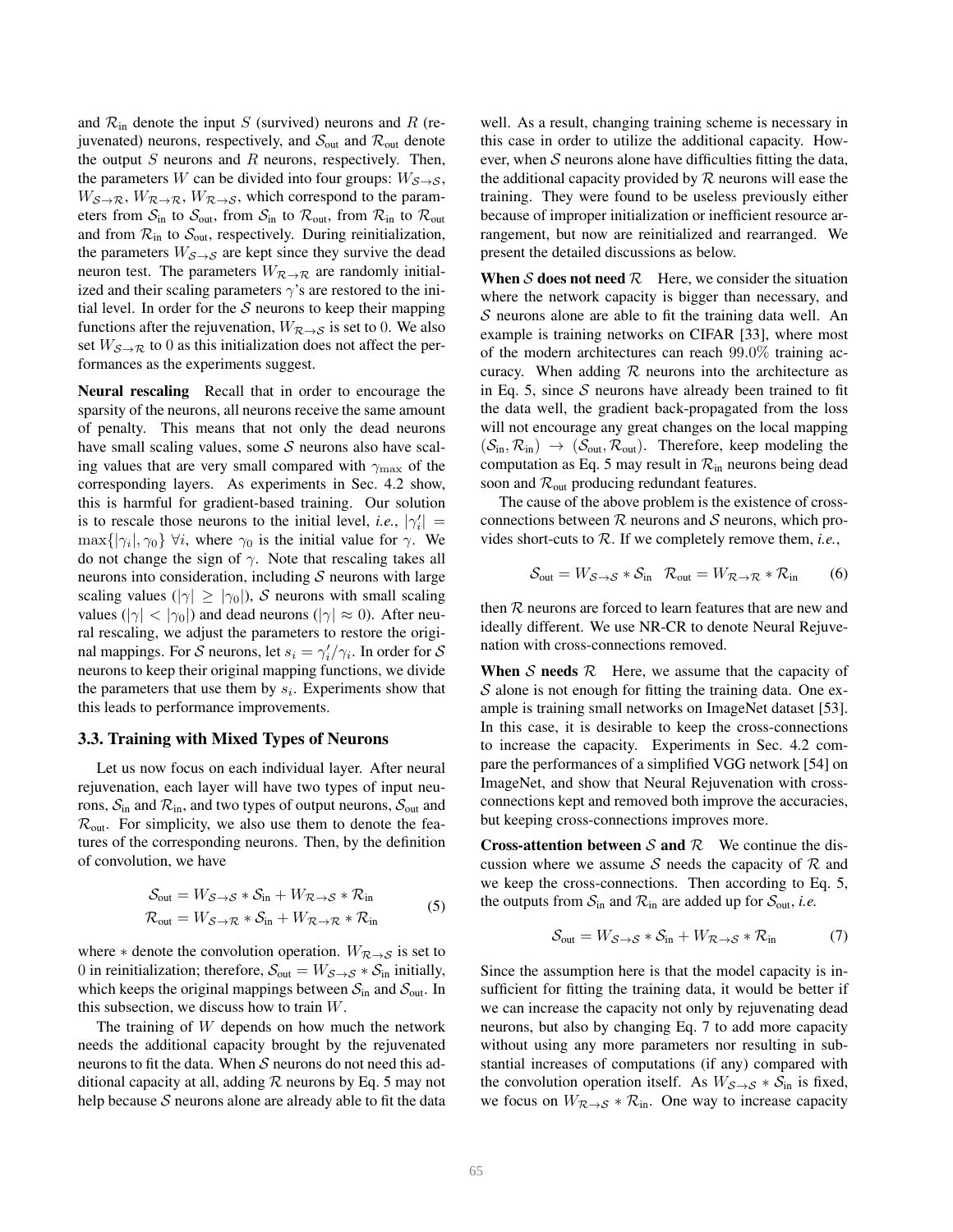is to use second-order response transform [57]. The original second-order response transform is defined on residual learning [23] by adding a geometric mean, *i.e.*

$$
y = x + F(x) \Rightarrow y = x + F(x) + \sqrt{x \cdot F(x)}
$$
 (8)

For our problem, although Eq. 7 does not have residual connections, the outputs  $W_{\mathcal{S}\rightarrow\mathcal{S}}*\mathcal{S}_{\text{in}}$  and  $W_{\mathcal{R}\rightarrow\mathcal{S}}*\mathcal{R}_{\text{in}}$  are added up as in residual learning; therefore, we can add a similar response transform to Eq. 7. Instead of adding a geometric mean which causes training instability [57], we propose to use cross attentions as shown in Eq. 9.

$$
S_{\text{out}} = W_{S \to S} * S_{\text{in}} + 2 \cdot \sigma(W_{S \to S} * S_{\text{in}}) W_{\mathcal{R} \to S} * \mathcal{R}_{\text{in}} \tag{9}
$$

Here,  $\sigma(\cdot)$  denotes the Sigmoid function. Symmetrically, we add cross attentions to the output of  $\mathcal{R}_{\text{out}}$ , *i.e.* 

$$
\mathcal{R}_{out} = W_{\mathcal{R}\to\mathcal{R}} * \mathcal{R}_{in} + 2 \cdot \sigma(W_{\mathcal{R}\to\mathcal{R}} * \mathcal{R}_{in})W_{\mathcal{S}\to\mathcal{R}} * \mathcal{S}_{in}
$$
 (10)

We use NR-CA to denote NR with cross attentions.

#### 4. Experiments

In this section, we will show the experimental results that support our previous discussions, and present the improvements of Neural Rejuvenation on a variety of architectures.

#### 4.1. Resource Utilization

We show the resource utilization of training ResNet-50 and ResNet-101 on ImageNet in Figure 1 when the sparsity term is added to the loss. In the figure, we show the plots of the parameter utilization and validation accuracy of the models with respect to the number of training epochs. Training such a model usually takes 90 epochs when the batch size is 256 or 100 epochs when the batch size is 128 [28]. In all the experiments, the sparsity coefficient  $\lambda$ is initialized with 0,  $\Delta t$  is set to one epoch,  $\Delta r = 0.01$  and  $\Delta \lambda = 5 \times 10^{-5}$ .  $T_r$  is set to 0.5 unless otherwise stated.



Figure 1. Parameter utilization and validation accuracy of ResNet-50 and ResNet-101 trained on ImageNet from scratch.

Fig. 1 shows two typical examples that convey the following important messages. (1) Training on large-scale dataset such as ImageNet cannot avoid the waste of the computational resources; therefore, our work is also valid for large-scale training. (2) It is easier to find dead neurons in larger models than in smaller models. This is consistent with our intuition that larger models increase the capacity and the risk of more resource wastes. (3) It does not take too long to reach the utilization threshold at 0.5. 10 epochs are enough for saving half of the resources for ResNet-101.

For ImageNet training, we set the neural rejuvenation flag on only for the first 30 epochs where the learning rate is 0.1. Since it usually takes 10-20 epochs for  $r(\theta_A)$  to reach  $T_r = 0.5$ , there will be about 1 to 2 times that Step 8 in Algorithm 1 will get executed. To simplify the experiments, we only do one time of neural rejuvenation on ImageNet and reset the epoch counter to 0 afterwards. The training time with neural rejuvenation thus will be a little longer than the original training, but the increase will be less than 20% and experiments show that it is definitely worth it. For unlimited training time, Sec. 4.4 shows the performances on CIFAR with multiple times of Neural Rejuvenation.

#### 4.2. Ablation Study on Neural Rejuvenation

To provide better understandings of Neural Rejuvenation applied on training deep networks, we present an ablation study shown in Table 1, which demonstrates the results of Neural Rejuvenation with different variations.

| Method $\vert$ Top-1 |       |       | Top-5   Method        | $Top-1$ Top-5 |       |
|----------------------|-------|-------|-----------------------|---------------|-------|
| BL.                  |       |       | $32.13$ 11.97   BL-CA | 31.58         | 11.46 |
| NR-CR                | 31.40 | 11.53 | NR-FS                 | 31.26         | 11.37 |
| NR.                  | 30.74 | 10.94 | NR-BR                 | 30.31         | 10.67 |
| $NR$ - $CA$          | 30.28 | 10.88 | NR-CA-BR              | 29.98         | 10.58 |
| $NR$ -IP             | 31.35 | 11.45 | $NR+DSD$              | 28.84         | 9.94  |

Table 1. Error rates of a simplified VGG-19 on ImageNet with  $T_r = 0.25$  while maintaining the number of parameters. BL: baseline. BL-CA: baseline with cross attentions. NR-CR: NR with cross-connections removed. NR-FS: training  $A$  found by NR from scratch. NR: NR with cross-connections. NR-BR: NR with neural rescaling. NR-CA: NR with cross attentions. NR-CA-BR: NR with cross attentions and neural rescaling. NR-IP: NR without reallocation. NR+DSD: NR-CA-BR + DSD [19].

The network is a simplified VGG-19, which is trained on low-resolution images from ImageNet. The image size for training and testing is 128x128. We remove the last three fully-connected layers, and replace them with a global average pooling layer and one fully-connected layer. The resulted model has only 20.5M parameters. To further accelerate training, we replace the first convolutional layer with that in ResNet [23]. By applying all the changes, we can train one model with 4 Titan Xp GPUs in less than one day, which is fast enough for the purpose of ablation study.

Clearly, such a simplified model does not have sufficient capacity for fitting ImageNet. As we have discussed in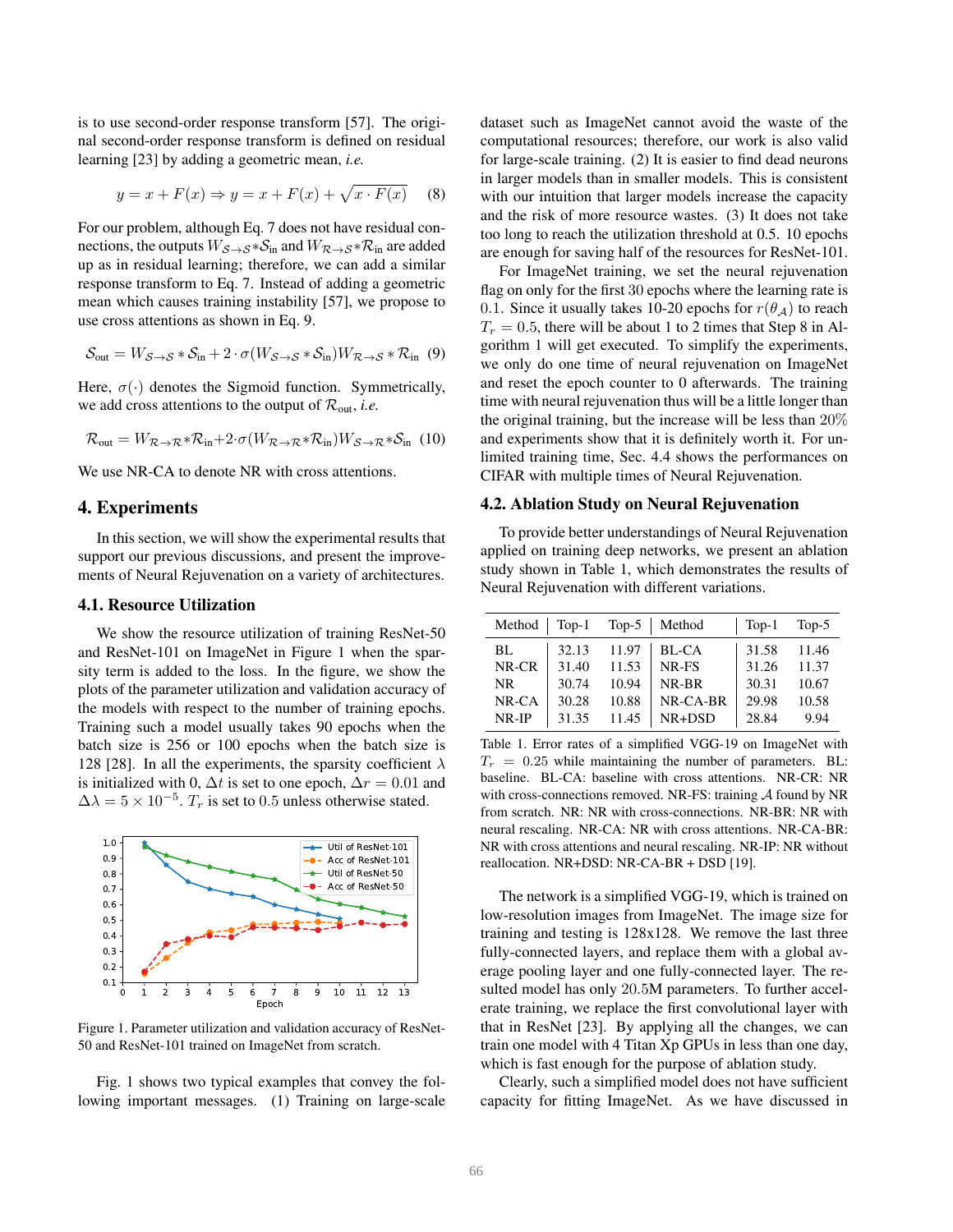| Architecture      | <b>Baseline</b> |                    |       | NR Params |                                                                 |             | NR FLOPs |      |       | Relative |       |      |           |
|-------------------|-----------------|--------------------|-------|-----------|-----------------------------------------------------------------|-------------|----------|------|-------|----------|-------|------|-----------|
|                   |                 | Params FLOPs Top-1 |       |           | Top-5   Params FLOPs   Top-1 Top-5   Params FLOPs   Top-1 Top-5 |             |          |      |       |          |       |      | Gain      |
| DenseNet-121 [28] | 7.92M           | 2.83G              | 25.32 | 7.88      |                                                                 | 8.22M 3.13G | 24.50    | 7.49 | 7.28M | 2.73G    | 24.78 | 7.56 | $-3.24\%$ |
| VGG-16 [54]       | 37.7M           | 15.3G              | 24.26 | 7.32      | 36.4M                                                           | 23.5G       | 23.11    | 6.69 | 21.5M | 15.3G    | 23.71 | 7.01 | $-4.74\%$ |
| ResNet-18 [23]    | 11.7M           | 1.81G              | 30.30 | 10.7      | 11.9M                                                           | 2.16G       | 28.86    | 9.93 | 9.09M | 1.73G    | 29.73 | 10.5 | $-4.75\%$ |
| ResNet-34 [23]    | 21.8M           | 3.66G              | 26.61 | 8.68      | 21.9M                                                           | 3.77G       | 25.77    | 8.10 | 20.4M | 3.56G    | 25.45 | 8.04 | $-4.35\%$ |
| ResNet-50 [23]    | 25.6M           | 4.08G              | 24.30 | 7.19      | 26.4M                                                           | 3.90G       | 22.93    | 6.47 | 26.9M | 3.99G    | 22.79 | 6.56 | $-6.21\%$ |
| ResNet-101 [23]   | 44.5M           | 7.80G              | 22.44 | 6.21      | 46.6M                                                           | 6.96G       | 21.22    | 5.76 | 50.2M | 7.51G    | 20.98 | 5.69 | $-6.50\%$ |

Table 2. Error rates of deep neural networks on ImageNet validation set trained with and without Neural Rejuvenation. Each neural network has three sets of top-1 and top-5 error rates, which are baseline, Neural Rejuvenation with the number of parameters as the resource constraint (NR Params), and Neural Rejuvenation with FLOPs as resource constraint (NR FLOPs). The last column *Relative Gain* shows the best relative gain of top-1 error while maintaining either number of parameters or FLOPs.

Sec. 3.3, it is better to keep the cross connections for increasing the model capacity. As also demonstrated here, NR-CR improves the top-1 accuracy by 0.7% than the baseline, but is 0.7% behind NR where cross-connections are kept. We further show that cross attentions lower the top-1 error rates by roughly 0.5%, and neural rescaling further improves the accuracies. In the following experiments on ImageNet, we use NR-CA-BR for all the methods.

#### 4.3. Results on ImageNet

Table 2 shows the performance improvements on ImageNet dataset [53]. ImageNet dataset is a large-scale image classification dataset, which contains about 1.28 million color images for training and 50,000 for validation. Table 2 lists some modern architectures which achieve very strong accuracies on such a challenging task. Previously, a lot of attention is paid to designing novel architectures that are more suitable for vision tasks. Our results show that in addition to architecture design and search, the current optimization technique still has a lot of room to improve. Our work focuses only on the utilization issues, but already achieves strong performance improvements.

Here, we briefly introduce the setting of the experiments for easy reproduction. All the models are trained with batch size 256 if the model can fit in the memory; otherwise, we set the batch size to 128. In total, we train the models for 90 epochs when the batch size is 256, and for 100 epochs if the batch size is 128. The learning rate is initialized as 0.1, and then divided by 10 at the  $31<sup>st</sup>$ , 61<sup>st</sup>, and 91<sup>st</sup> epoch.

For our task, we make the following changes to those state-of-the-art architectures. For VGG-16 [54], we add batch normalization layers after each convolutional layer and remove the last three fully-connected layers. After that, we add two convolutional layers that both output 4096 channels, in order to follow the original VGG-16 that has two fully-connected layers outputting the same amount of channels. After these two convolutional layers, we add a global average pooling layer, and a fully-connected layer that transforms the 4096 channels to 1000 channels for image classification. The resulted model has fewer number of parameters (138M to 37.7M), but with a much lower top-1 error rate (27 to 24.26). All the VGG-16 layers receive the sparsity penalty. For ResNet [23], all the convolutional layers except the ones that are added back to the main stream are taken into the consideration for neural rejuvenation. For DenseNet [28], due to the GPU memory and speed issue, we are only able to run DenseNet with 121 layers. We change it from pre-activation [24] to post-activation [23] to follow our assumption that each convolutional layer is directly followed by a batch normalization layer. This change yields a similar accuracy to the original one.

A quick observation of our results is that the models with stronger capacities actually have better improvements from Neural Rejuvenation. This is consistent with our discussion in Sec. 3.3 and the observation in Sec. 4.1. For large-scale tasks, the model capacity is important and larger models are more likely to waste more resources. Therefore, rejuvenating dead neurons in large models will improve more than doing that in small models where the resources are better utilized. In all models, DenseNet-121 is the hardest to find dead neurons, and thus has the smallest improvements. This may explain the model compactness discussed in their paper [28]. Moreover, VGG-16 with NR achieves 23.71% top-1 error with just 21.5M parameters, far better than [40] which achieves 36.66% top-1 error with 23.2M.

| Architecture                     |      | BL [16] MN [16] | - BL* | NR.   |
|----------------------------------|------|-----------------|-------|-------|
| MobileNet-0.50<br>MobileNet-0.25 | 42.9 | 41.9            | 41.77 | 40.12 |
|                                  | 55.2 | 54.1            | 53.76 | 51.94 |

Table 3. Top-1 error rates of MobileNet [27] on ImageNet. The image size is 128x128 for both training and testing. The FLOPs are maintained in all the methods. BL: the baseline performances reported in [16], MN: MorphNet [16], BL<sup>∗</sup> : our implementation of the baseline, and NR: Neural Rejuvenation.

Next, we show experiments on MobileNet-0.5 and 0.25 in Table 3. They are not included in Table 2 because their image size is 128x128 and the learning rate follows the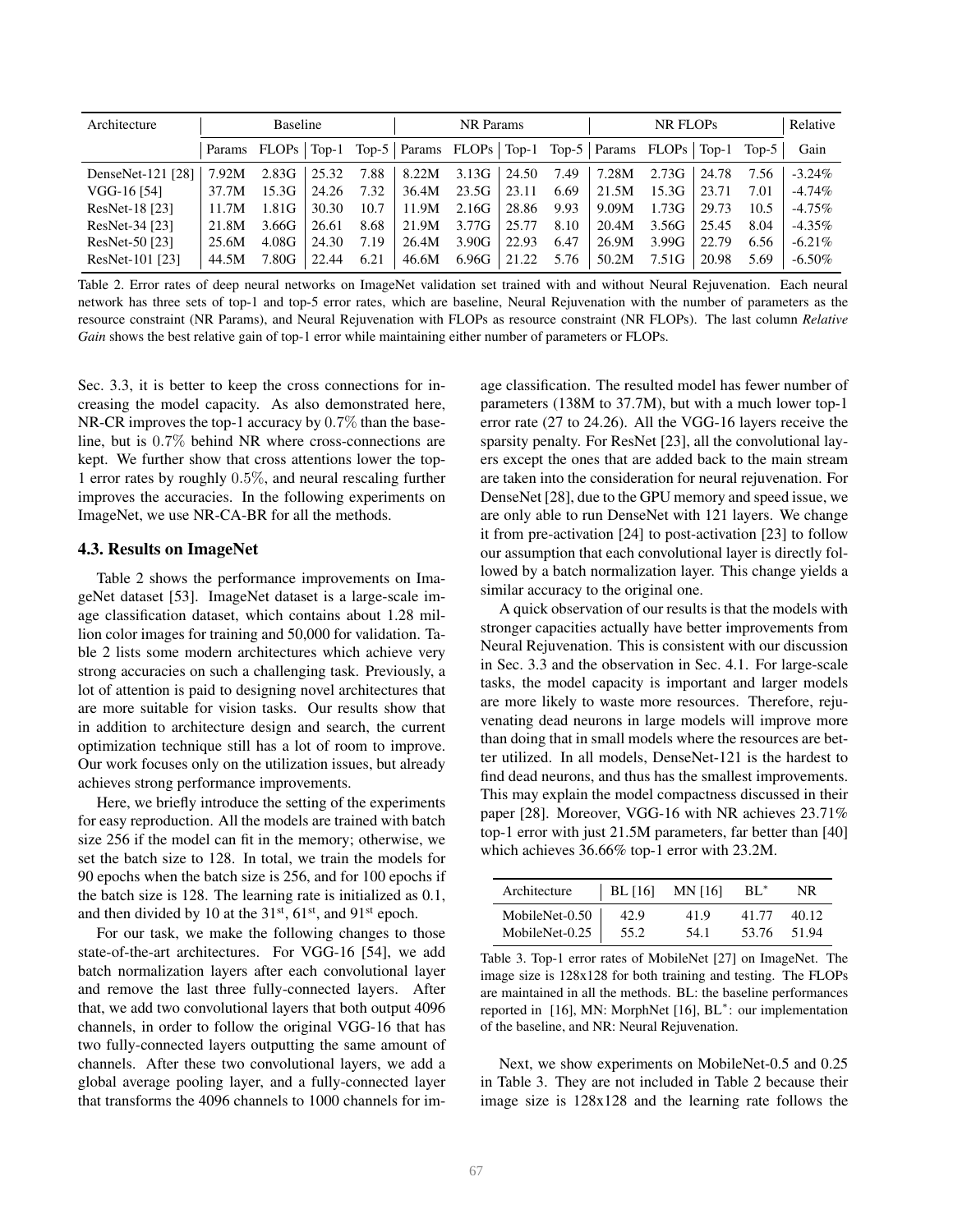| Architecture         |                          | <b>Baseline</b> |                          | Network Slimming [40] | Neural Rejuvenation      |                 |  |
|----------------------|--------------------------|-----------------|--------------------------|-----------------------|--------------------------|-----------------|--|
|                      | C <sub>10</sub> (Params) | $C100$ (Params) | C <sub>10</sub> (Params) | $C100$ (Params)       | C <sub>10</sub> (Params) | $C100$ (Params) |  |
| VGG-19 [54]          | 5.44(20.04M)             | 23.11 (20.08M)  | 5.06(10.07M)             | 24.92 (10.32M)        | 4.19(9.99M)              | 21.53 (10.04M)  |  |
| ResNet-164 [23]      | 6.11(1.70M)              | 28.86 (1.73M)   | 5.65(0.94M)              | 25.61(0.96M)          | 5.13(0.88M)              | 23.84(0.92M)    |  |
| DenseNet-100-40 [28] | 3.64(8.27M)              | 19.85(8.37M)    | 3.75(4.36M)              | 19.29 (4.65M)         | 3.40(4.12M)              | 18.59(4.31M)    |  |

Table 4. Neural Rejuvenation for model compression on CIFAR [33]. In the experiments for ImageNet, the computational resources are kept when rejuvenating dead neurons. But here, we set the resource target of neural rejuvenation to the half of the original usage. Then, our Neural Rejuvenation becomes a model compressing method, and thus can be compared with the state-of-the-art pruning method [40].

cosine learning rate schedule starting from 0.1 [49]. MobileNet is designed for platforms with low computational resources. Our NR outperforms the previous method [16] and shows very strong improvements.

## 4.4. Results on CIFAR

The experiments on CIFAR have two parts. The first part is to use Neural Rejuvenation as a model compression method to compare with the previous state-of-the-arts when the model sizes are halved. The results are shown in Table 4. In the second part, we show the performances in Table 5 where we do Neural Rejuvenation for multiple times.

Model compression Table 4 shows the performance comparisons on CIFAR-10/100 datasets [33]. CIFAR dataset is a small dataset, with 50,000 training images and 10,000 test images. Unlike our experiments on ImageNet, here, we do not rejuvenate dead neurons to utilize all the available computational resource; instead, we set the resource target to  $0.5 \times C$  where C is the original resource constraint. In practice, this is done by setting  $T_r = 0.25$  and rejuvenating the models to the level of  $0.5 \times C$ . As a result, Neural Rejuvenation ends up training a model with only a half of the parameters, which can be compared with the previous stateof-the-art network pruning method [40].

Multiple NR Table 5 shows the performances of VGG-19 tested on CIFAR datasets without limiting the times of Neural Rejuvenation. The improvement trends are clear when the number of Neural Rejuvenation increases. The relative gains are 33.5% for CIFAR-10 and 13.8% for CIFAR-100.

| # of NR $\vert 0$                                                                             |  | 1 2 3 4 5 |  |  |
|-----------------------------------------------------------------------------------------------|--|-----------|--|--|
| C10   5.44   4.19   4.03   3.79   3.69   3.62<br>C100   23.11   21.53   20.47   19.91   —   — |  |           |  |  |
|                                                                                               |  |           |  |  |

Table 5. Error rates of VGG-19 on CIFAR-10 (C10) and CIFAR-100 (C100) with different times of Neural Rejuvenation while maintaining the number of parameters.

Here, we introduce the detailed settings of the experiments. For VGG-19, we make the following changes because the original architecture is not designed for CIFAR. First, we remove all the fully-connected layers and add a global average pooling layer after the convolutional layers which is then followed by a fully-connected layer that produces the final outputs. Then, we remove the original 4 max-pooling layers and add 2 max-pooling layers after the  $4<sup>th</sup>$  and the 10<sup>th</sup> convolutional layers for downsampling. These changes adapt the original architecture to CIFAR, and the baseline error rates become lower, *e.g.* from 6.66 to 5.44 on CIFAR-10 and from 28.05 to 23.11 on CIFAR-100. We make the same changes to DenseNet as for ImageNet. For ResNet-164 with bottleneck blocks, similar to our settings on ImageNet, we only consider the neurons that are not on the mainstream of the network for Neural Rejuvenation. Our method is NR-CR, which removes all the cross-connections. Table 4 shows that our Neural Rejuvenation can be used for training small models as well. Table 5 presents the potential of VGG-19 when trained with multiple times of Neural Rejuvenation. While maintaining the number of parameters, Neural Rejuvenation improves the performances by a very large margin.

## 5. Conclusion

In this paper, we study the problem of maximizing the resource utilization. To this end, we propose a novel method named Neural Rejuvenation, which rejuvenates dead neurons during training by reallocating and reinitializing them. Neural rejuvenation is composed of three components: resource utilization monitoring, dead neuron rejuvenation and training schemes for networks with mixed types of neurons. These components detect the liveliness of neurons in real time, rejuvenate dead ones when needed and provide different training strategies when the networks have mixed types of neurons. We test neural rejuvenation on the challenging datasets CIFAR and ImageNet, and show that our method can improve a variety of state-of-the-art network architectures while maintaining either their numbers of parameters or the loads of computations. In conclusion, Neural Rejuvenation is an optimization technique with a focus on the resource utilization, which improves the training of deep neural networks by enhancing the utilization.

Acknowledgements We gratefully acknowledge supports from NSF award CCF-1317376, a gift from Adobe, and a gift from YITU. SQ also thanks Wanyu Huang for support.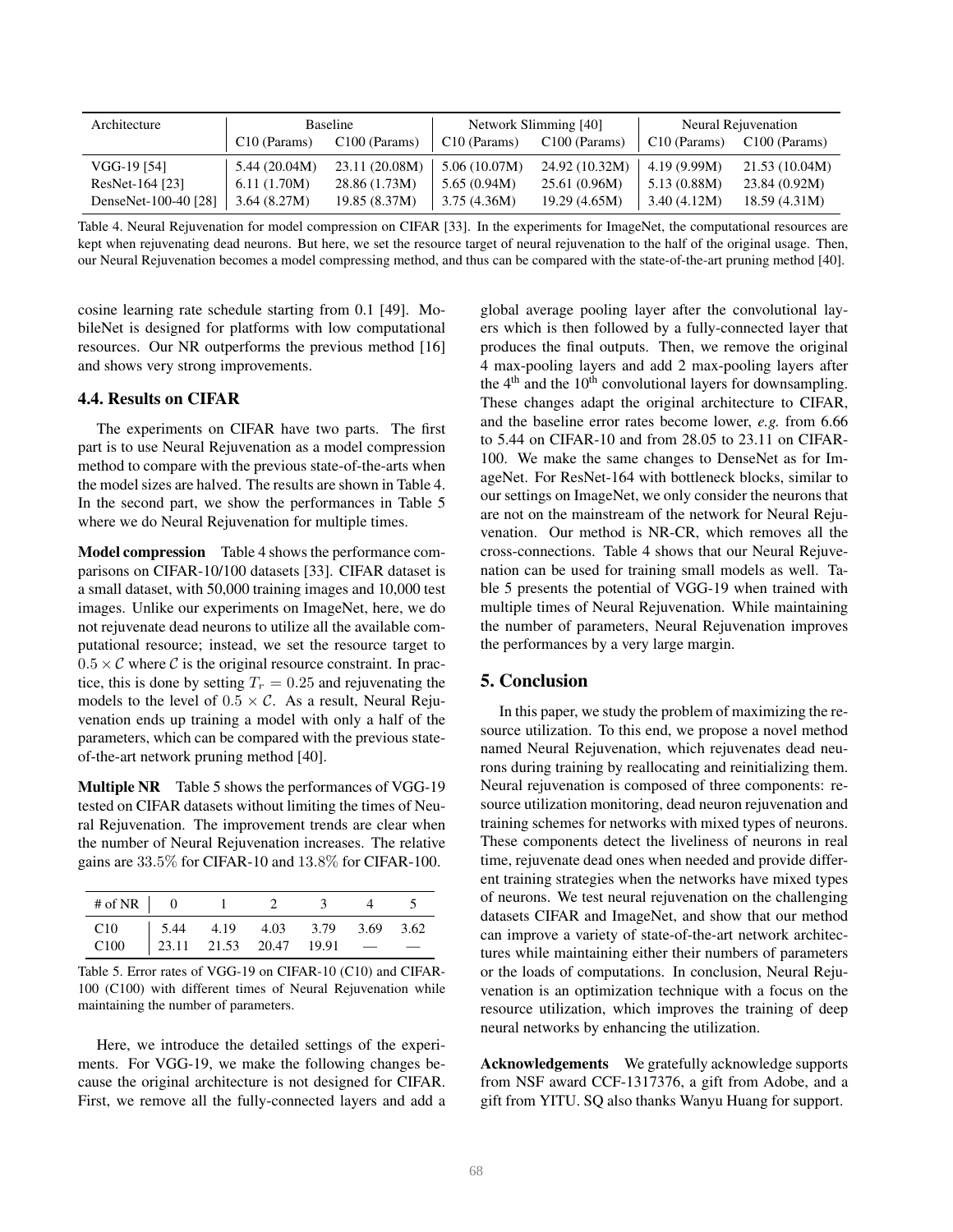## References

- [1] J. M. Alvarez and M. Salzmann. Learning the number of neurons in deep networks. In *Advances in Neural Information Processing Systems*, pages 2270–2278, 2016.
- [2] J. Ba and R. Caruana. Do deep nets really need to be deep? In *Advances in neural information processing systems*, pages 2654–2662, 2014.
- [3] J. Ba, V. Mnih, and K. Kavukcuoglu. Multiple object recognition with visual attention. *arXiv preprint arXiv:1412.7755*, 2014.
- [4] D. Bahdanau, K. Cho, and Y. Bengio. Neural machine translation by jointly learning to align and translate. *arXiv preprint arXiv:1409.0473*, 2014.
- [5] B. Baker, O. Gupta, N. Naik, and R. Raskar. Designing neural network architectures using reinforcement learning. *arXiv preprint arXiv:1611.02167*, 2016.
- [6] H. Cai, T. Chen, W. Zhang, Y. Yu, and J. Wang. Efficient architecture search by network transformation. AAAI, 2018.
- [7] M. Caron, P. Bojanowski, A. Joulin, and M. Douze. Deep clustering for unsupervised learning of visual features. In *arXiv preprint arXiv:1807.05520*, 2018.
- [8] K. Chen, J. Wang, L.-C. Chen, H. Gao, W. Xu, and R. Nevatia. Abc-cnn: An attention based convolutional neural network for visual question answering. *arXiv preprint arXiv:1511.05960*, 2015.
- [9] L. Chen, G. Papandreou, I. Kokkinos, K. Murphy, and A. L. Yuille. Semantic image segmentation with deep convolutional nets and fully connected crfs. In *International Conference on Learning Representations*, 2015.
- [10] M. Courbariaux, I. Hubara, D. Soudry, R. El-Yaniv, and Y. Bengio. Binarized neural networks: Training deep neural networks with weights and activations constrained to+ 1 or-1. *arXiv preprint arXiv:1602.02830*, 2016.
- [11] E. L. Denton, W. Zaremba, J. Bruna, Y. LeCun, and R. Fergus. Exploiting linear structure within convolutional networks for efficient evaluation. In *Advances in neural information processing systems*, pages 1269–1277, 2014.
- [12] Y. Dong and E. J. Nestler. The neural rejuvenation hypothesis of cocaine addiction. *Trends Pharmacol Sci*, 35(8):374– 383, Aug 2014.
- [13] T. Elsken, J.-H. Metzen, and F. Hutter. Simple and efficient architecture search for convolutional neural networks. *arXiv preprint arXiv:1711.04528*, 2017.
- [14] J. Frankle and M. Carbin. The lottery ticket hypothesis: Training pruned neural networks. *arXiv preprint arXiv:1803.03635*, 2018.
- [15] S. D. Goggin, K. M. Johnson, and K. E. Gustafson. A second-order translation, rotation and scale invariant neural network. In *Advances in neural information processing systems*, pages 313–319, 1991.
- [16] A. Gordon, E. Eban, O. Nachum, B. Chen, H. Wu, T.-J. Yang, and E. Choi. Morphnet: Fast & simple resourceconstrained structure learning of deep networks. In *IEEE Conference on Computer Vision and Pattern Recognition (CVPR)*, 2018.
- [17] S. Han, X. Liu, H. Mao, J. Pu, A. Pedram, M. A. Horowitz, and W. J. Dally. Eie: efficient inference engine on compressed deep neural network. In *Computer Architecture (ISCA), 2016*, pages 243–254. IEEE, 2016.
- [18] S. Han, H. Mao, and W. J. Dally. Deep compression: Compressing deep neural networks with pruning, trained quantization and huffman coding. *arXiv preprint arXiv:1510.00149*, 2015.
- [19] S. Han, J. Pool, S. Narang, H. Mao, E. Gong, S. Tang, E. Elsen, P. Vajda, M. Paluri, J. Tran, et al. Dsd: Densesparse-dense training for deep neural networks. *arXiv preprint arXiv:1607.04381*, 2016.
- [20] S. Han, J. Pool, J. Tran, and W. Dally. Learning both weights and connections for efficient neural network. In *Advances in neural information processing systems*, pages 1135–1143, 2015.
- [21] Y. Hao, Y. Zhang, K. Liu, S. He, Z. Liu, H. Wu, and J. Zhao. An end-to-end model for question answering over knowledge base with cross-attention combining global knowledge. In *Annual Meeting of the Association for Computational Linguistics*, volume 1, pages 221–231, 2017.
- [22] B. Hassibi and D. G. Stork. Second order derivatives for network pruning: Optimal brain surgeon. In *Advances in neural information processing systems*, pages 164–171, 1993.
- [23] K. He, X. Zhang, S. Ren, and J. Sun. Deep residual learning for image recognition. *IEEE Conference on Computer Vision and Pattern Recognition, CVPR*, 2016.
- [24] K. He, X. Zhang, S. Ren, and J. Sun. Identity mappings in deep residual networks. *ECCV*, 2016.
- [25] Y. He, X. Zhang, and J. Sun. Channel pruning for accelerating very deep neural networks. In *IEEE International Conference on Computer Vision, ICCV 2017, Venice, Italy, October 22-29, 2017*, pages 1398–1406, 2017.
- [26] G. Hinton, O. Vinyals, and J. Dean. Distilling the knowledge in a neural network. *arXiv preprint arXiv:1503.02531*, 2015.
- [27] A. G. Howard, M. Zhu, B. Chen, D. Kalenichenko, W. Wang, T. Weyand, M. Andreetto, and H. Adam. Mobilenets: Efficient convolutional neural networks for mobile vision applications. *arXiv preprint arXiv:1704.04861*, 2017.
- [28] G. Huang, Z. Liu, and K. Q. Weinberger. Densely connected convolutional networks. *IEEE Conference on Computer Vision and Pattern Recognition, CVPR*, 2017.
- [29] S. Ioffe and C. Szegedy. Batch normalization: Accelerating deep network training by reducing internal covariate shift. In *Proceedings of the 32nd International Conference on Machine Learning, ICML*, 2015.
- [30] J. Johnson, M. Douze, and H. Jégou. Billion-scale similarity search with gpus. *arXiv preprint arXiv:1702.08734*, 2017.
- [31] A. Joulin, L. van der Maaten, A. Jabri, and N. Vasilache. Learning visual features from large weakly supervised data. In *ECCV*, pages 67–84. Springer, 2016.
- [32] A. Kazemy, S. A. Hosseini, and M. Farrokhi. Second order diagonal recurrent neural network. In *Industrial Electronics, ISIE 2007.*, pages 251–256. IEEE, 2007.
- [33] A. Krizhevsky and G. Hinton. Learning multiple layers of features from tiny images. *Master's thesis, Department of Computer Science, University of Toronto*, 2009.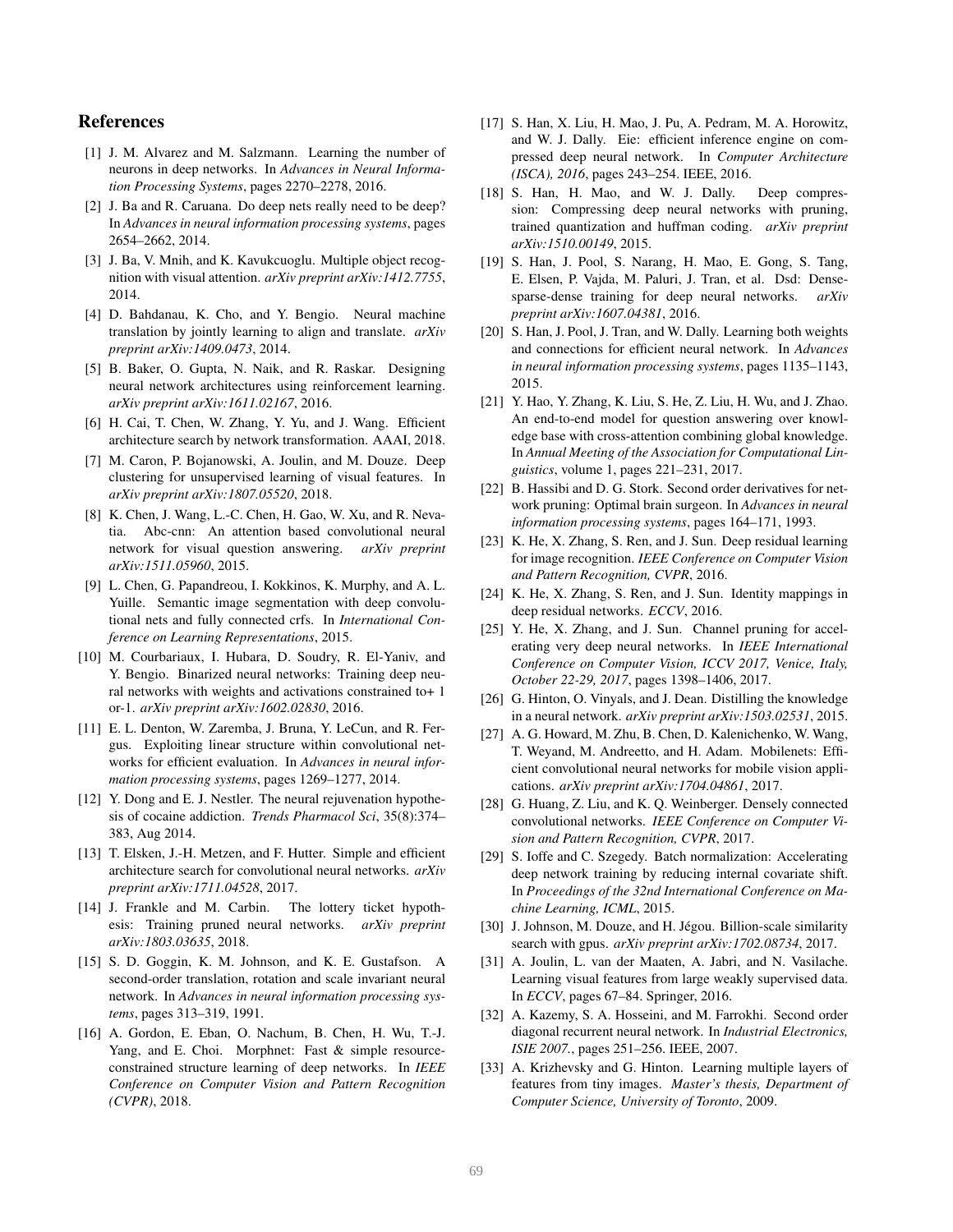- [34] V. Lebedev, Y. Ganin, M. Rakhuba, I. Oseledets, and V. Lempitsky. Speeding-up convolutional neural networks using fine-tuned cp-decomposition. *arXiv preprint arXiv:1412.6553*, 2014.
- [35] V. Lebedev and V. Lempitsky. Fast convnets using groupwise brain damage. In *2016 IEEE Conference on Computer Vision and Pattern Recognition (CVPR)*, pages 2554–2564. IEEE, 2016.
- [36] Y. LeCun, J. S. Denker, and S. A. Solla. Optimal brain damage. In *Advances in neural information processing systems*, pages 598–605, 1990.
- [37] K.-H. Lee, X. Chen, G. Hua, H. Hu, and X. He. Stacked cross attention for image-text matching. *arXiv preprint arXiv:1803.08024*, 2018.
- [38] H. Li, A. Kadav, I. Durdanovic, H. Samet, and H. P. Graf. Pruning filters for efficient convnets. *arXiv preprint arXiv:1608.08710*, 2016.
- [39] C. Liu, B. Zoph, M. Neumann, J. Shlens, W. Hua, L. Li, L. Fei-Fei, A. L. Yuille, J. Huang, and K. Murphy. Progressive neural architecture search. In *Computer Vision - ECCV 2018 - 15th European Conference, Munich, Germany, September 8-14, 2018, Proceedings, Part I*, pages 19–35, 2018.
- [40] Z. Liu, J. Li, Z. Shen, G. Huang, S. Yan, and C. Zhang. Learning efficient convolutional networks through network slimming. In *IEEE International Conference on Computer Vision, ICCV 2017, Venice, Italy, October 22-29, 2017*, pages 2755–2763, 2017.
- [41] J.-H. Luo, J. Wu, and W. Lin. Thinet: A filter level pruning method for deep neural network compression. *arXiv preprint arXiv:1707.06342*, 2017.
- [42] J. Mao, W. Xu, Y. Yang, J. Wang, and A. L. Yuille. Deep captioning with multimodal recurrent neural networks (mrnn). *CoRR*, abs/1412.6632, 2014.
- [43] R. Miikkulainen, J. Liang, E. Meyerson, A. Rawal, D. Fink, O. Francon, B. Raju, H. Shahrzad, A. Navruzyan, N. Duffy, et al. Evolving deep neural networks. In *Artificial Intelligence in the Age of Neural Networks and Brain Computing*, pages 293–312. Elsevier, 2019.
- [44] V. Mnih, N. Heess, A. Graves, et al. Recurrent models of visual attention. In *Advances in neural information processing systems*, pages 2204–2212, 2014.
- [45] P. Molchanov, S. Tyree, T. Karras, T. Aila, and J. Kautz. Pruning convolutional neural networks for resource efficient inference. *arXiv preprint arXiv:1611.06440*, 2016.
- [46] H. Pham, M. Y. Guan, B. Zoph, Q. V. Le, and J. Dean. Efficient neural architecture search via parameter sharing. *arXiv preprint arXiv:1802.03268*, 2018.
- [47] S. Qiao, C. Liu, W. Shen, and A. L. Yuille. Few-shot image recognition by predicting parameters from activations. In *IEEE Conference on Computer Vision and Pattern Recognition, CVPR*, 2018.
- [48] S. Qiao, W. Shen, W. Qiu, C. Liu, and A. L. Yuille. Scalenet: Guiding object proposal generation in supermarkets and beyond. In *2017 IEEE International Conference on Computer Vision, ICCV 2017, Venice, Italy, October 22-29*, 2017.
- [49] S. Qiao, W. Shen, Z. Zhang, B. Wang, and A. Yuille. Deep co-training for semi-supervised image recognition. In *European Conference on Computer Vision*, 2018.
- [50] S. Qiao, Z. Zhang, W. Shen, B. Wang, and A. L. Yuille. Gradually updated neural networks for large-scale image recognition. In *Proceedings of the 35th International Conference on Machine Learning, ICML*, 2018.
- [51] M. Rastegari, V. Ordonez, J. Redmon, and A. Farhadi. Xnornet: Imagenet classification using binary convolutional neural networks. In *European Conference on Computer Vision*, pages 525–542. Springer, 2016.
- [52] E. Real, S. Moore, A. Selle, S. Saxena, Y. L. Suematsu, J. Tan, Q. Le, and A. Kurakin. Large-scale evolution of image classifiers. *arXiv preprint arXiv:1703.01041*, 2017.
- [53] O. Russakovsky, J. Deng, H. Su, J. Krause, S. Satheesh, S. Ma, Z. Huang, A. Karpathy, A. Khosla, M. Bernstein, A. C. Berg, and L. Fei-Fei. ImageNet Large Scale Visual Recognition Challenge. *International Journal of Computer Vision (IJCV)*, 115(3):211–252, 2015.
- [54] K. Simonyan and A. Zisserman. Very deep convolutional networks for large-scale image recognition. *CoRR*, abs/1409.1556, 2014.
- [55] R. K. Srivastava, K. Greff, and J. Schmidhuber. Training very deep networks. In *Advances in neural information processing systems*, pages 2377–2385, 2015.
- [56] C. Szegedy, W. Liu, Y. Jia, P. Sermanet, S. Reed, D. Anguelov, D. Erhan, V. Vanhoucke, and A. Rabinovich. Going deeper with convolutions. In *Proceedings of the IEEE conference on computer vision and pattern recognition*, pages 1–9, 2015.
- [57] Y. Wang, L. Xie, C. Liu, S. Qiao, Y. Zhang, W. Zhang, Q. Tian, and A. Yuille. SORT: Second-Order Response Transform for Visual Recognition. *IEEE International Conference on Computer Vision*, 2017.
- [58] Y. Wang, L. Xie, S. Qiao, Y. Zhang, W. Zhang, and A. L. Yuille. Multi-scale spatially-asymmetric recalibration for image classification. In *The European Conference on Computer Vision (ECCV)*, September 2018.
- [59] W. Wen, C. Wu, Y. Wang, Y. Chen, and H. Li. Learning structured sparsity in deep neural networks. In *Advances in Neural Information Processing Systems*, pages 2074–2082, 2016.
- [60] H. Xu and K. Saenko. Ask, attend and answer: Exploring question-guided spatial attention for visual question answering. In *European Conference on Computer Vision*, pages 451–466. Springer, 2016.
- [61] K. Xu, J. Ba, R. Kiros, K. Cho, A. Courville, R. Salakhudinov, R. Zemel, and Y. Bengio. Show, attend and tell: Neural image caption generation with visual attention. In *International conference on machine learning*, pages 2048–2057, 2015.
- [62] L. Xu, J. Neufeld, B. Larson, and D. Schuurmans. Maximum margin clustering. In *Advances in neural information processing systems*, pages 1537–1544, 2005.
- [63] C. Yang, L. Xie, S. Qiao, and A. Yuille. Knowledge distillation in generations: More tolerant teachers educate better students. *AAAI*, 2018.